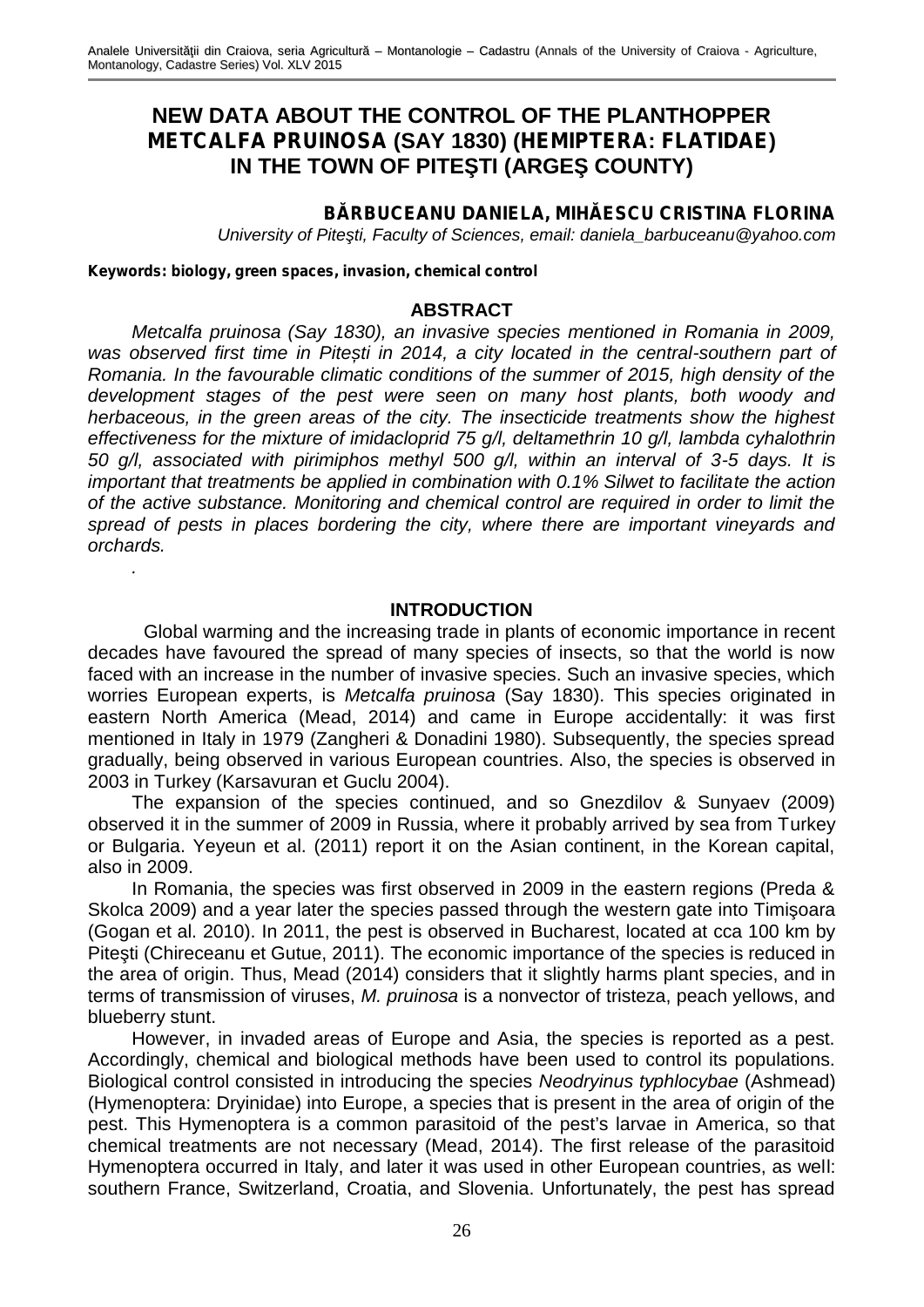faster than the parasite (Strauss 2010). Also, pesticides tested were tested for an effective control of populations of *M. pruinosa* (Yeyeun et al. 2011; Balakhnina et al., 2014).

Our study presents data about the biology of the species, in the special conditions in Pite ti, and about the effectiveness of several pesticides in controlling populations of M. *pruinosa* on some species of ornamental plants in the public green areas in the town of Pite ti.

### **MATERIAL AND METHOD**

The observations in this study were conducted from May to October 2015 in several sites of the city of Pite ti. Pite ti is located in the central-southern part of Romania, between the Southern Carpathians (or the Transylvanian Alps) and the Danube, in the northwest of Wallachia; the altitude varies between 250 m and 356 m. It should be noted that the months of May to August 2015 were characterized by unusually high temperatures and by a very reduced rainfall regime. *M. pruinosa* individuals were observed on woody and herbaceous ornamental plant species in the green spaces of Pite ti. Specimens were collected and transported to the research laboratory of Entomology to be identified and subjected to observations. Also, the host plants were identified on which *M. pruinosa* individuals were found.

As a result of damage incurred specific treatments have been carried out to control this pest by testing several pesticides (Table 1).

*Table 1*

| Active substance                           | The concentration<br>(%) | Time of application    |
|--------------------------------------------|--------------------------|------------------------|
| Imidacloprid 75 g/l + deltametrin 10 g/l + | $0.20 + 0.03$            |                        |
| lambda cihalotrin 50 g//                   |                          |                        |
| pirimifos metil 500 g/l                    | 0.15                     | 6 August - 2 September |
| acetamiprid 20%                            | 0.04                     |                        |
| alfacipermetrin 100 g/l                    | 0.02                     |                        |
| thiametoxam 25%                            | 0.02                     |                        |
| clorpirifos 250 g/l                        | 0.15                     |                        |

#### **The insecticides used in our observations**

The treatments were conducted in the green areas of the various regions of the city where the pest was noted: Craiovei District - 6 August and 10 August, Prundu and Tudor Vladimirescu District - 7 August and 11 August, City Center - 12 August and 17 August, Bucharest Calea District - 13 August and 18 August, Popa apc District - 13 August and 18 August, Maior on u street, Republicii Avenue - 14 August and 19 August, Expo Parc -20 August and 24 August, Nord District - 20 August and 24 August, Negru Vod Avenue and Nicolae B Icescu Avenue - 21 August and 25 August, Gavana II District - 26 August and 31 August, Gavana III District - 27 August and 1 September, Trivale District - 28 August and 2 September (Fig. 1). Unfortunately, an area near the city center, Exercițiu District, was not considered for treatments, where the pest is also present.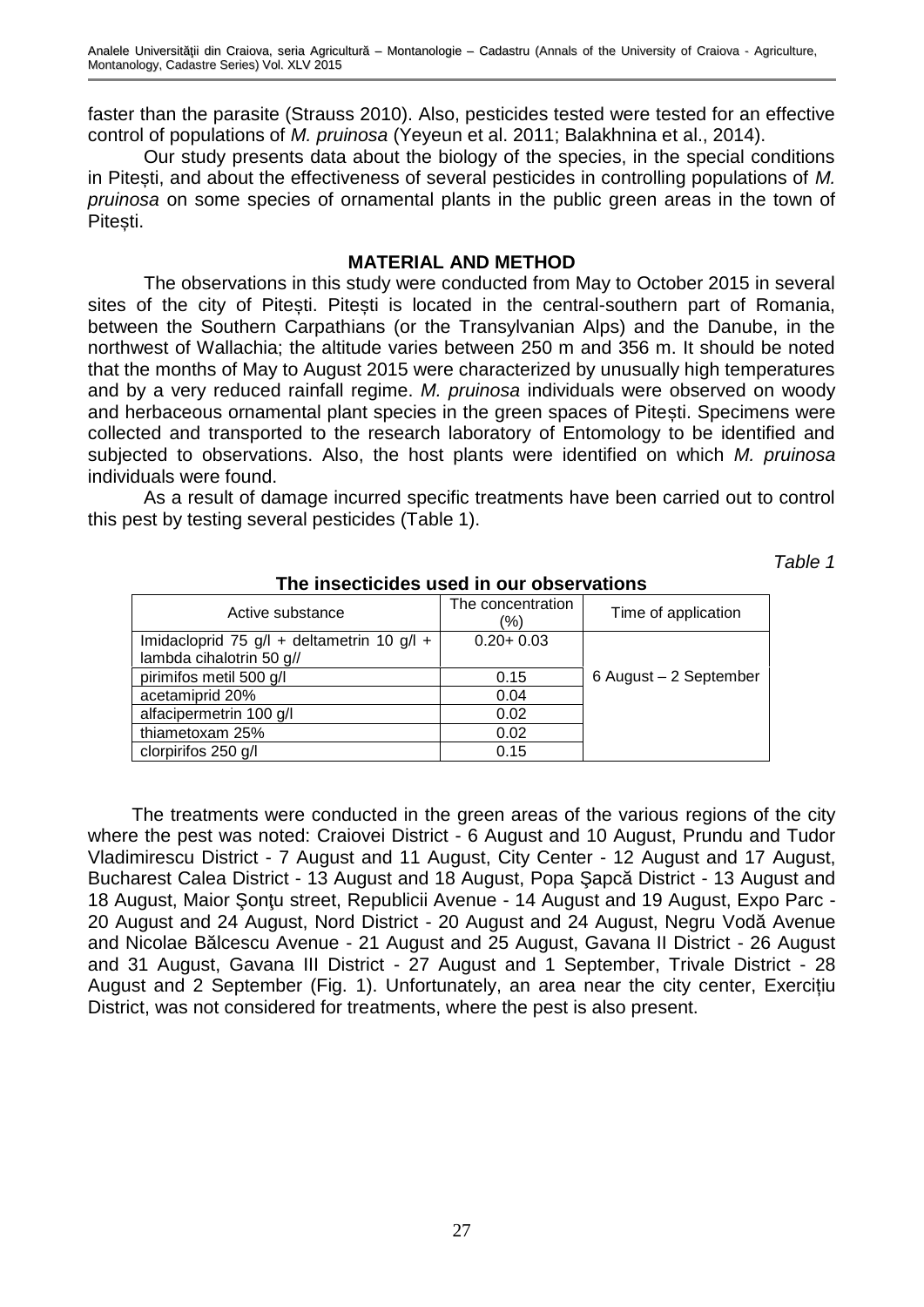

**Figure 1. Metcalfa pruinosa localization in Pite ti** 

**RESULTS AND DISCUSSIONS**

#### Life cycle

Both in the area of origin, and in the areas invaded in Europe and Asia, the species has only one annual generation spends winter in the egg stage under the bark of twigs (Lauterer, 2002; Yeyeun et al., 2011; Mead, 2014). *M. pruinosa* has five larval instars. In the original area, characterized by a warm climate, such as the state of Texas, egg hatching takes place at the beginning of March, and the first adults appear after 69 days, in June, the species being observed until October (Dean and Bailay, 1961 – in Mead, 2014). On the European continent, characterized by a temperate climate, the activity of the species takes place between the end of May and September (Strauss, 2010).

On 14 June 2014, the species is first observed on apple trees in a private garden in the center of Pite ti. The rainy weather and low temperatures in the course of the vear 2014 make the presence of the species discrete. The climatic conditions of 2015, which was a favourable year for the activity of the species, in the city of Pite ti the larvae occur in the second ten-day period of May, and the first adults were observed in the last half of July due to high summer temperatures.

Adult life is several weeks, and during the summer months there is a noticeable overlap of the stages of development of the species, i.e. the larvae, nymphs and adults are present in the colonies in the attacked plants.

The unusually low temperatures and rainfall in the first half of September affected the adults of this thermophilous species, so they are no longer observed in the second half of September. The remarkable polyphagous of the species is evidenced by the large number of host plants on which the species was observed in the green areas of the city of Pite ti, in the summer of 2015; some are spontaneous species (Table 2).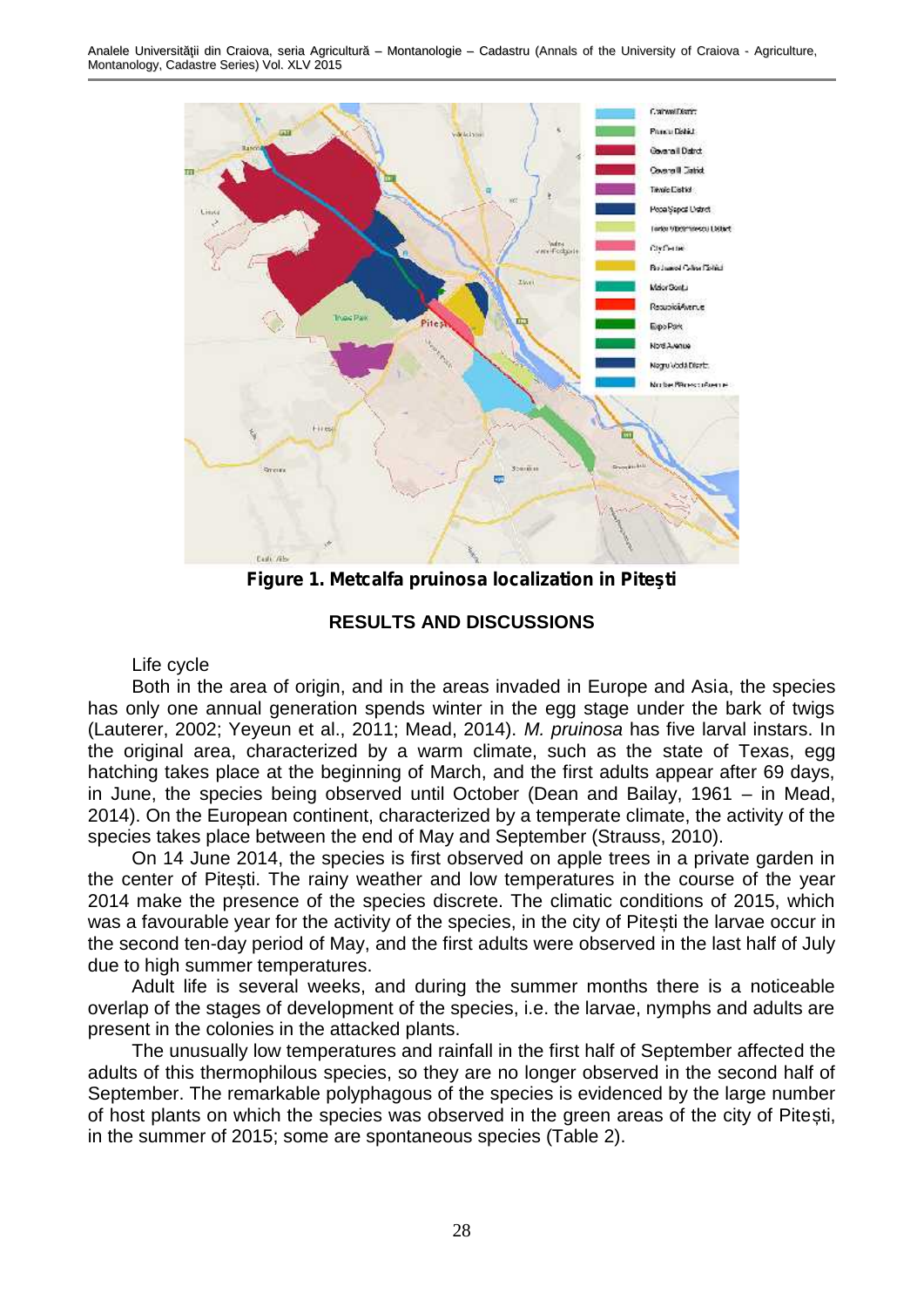*Table 2*

| <b>The Plants and dannage of motoan</b><br>Host plants |                |                         | a pramooa m room<br>Degree of density observed |           |  |
|--------------------------------------------------------|----------------|-------------------------|------------------------------------------------|-----------|--|
| No.                                                    | Family name    | Scientific name         | Immature stages                                | Adult     |  |
| 1                                                      | Aceraceae      | Acer sp.                | $++$                                           | $^{+++}$  |  |
| $\overline{2}$                                         | Anacardiaceae  | Rhus typhina            | $++$                                           | $++$      |  |
| 3                                                      | Asteraceae     | Artemisia sp.           | $++$                                           | $\ddot{}$ |  |
| 4                                                      | Asteraceae     | Cosmos bipinnatus       | $++$                                           | $^{+++}$  |  |
| 5                                                      | Betulaceae     | Alnus glutinosa         | $++$                                           | $^{+++}$  |  |
| 6                                                      | Betulaceae     | Betula pendula          | $++$                                           | $^{+++}$  |  |
| $\overline{7}$                                         | Cannabaceae    | Humulus lupulus         | $++$                                           | $^{+++}$  |  |
| 8                                                      | Caprifoliaceae | Weigela florida         | $++$                                           | $++$      |  |
| 9                                                      | Celastraceae   | Euonymus sp.            | $++$                                           | $++$      |  |
| 10                                                     | Chenopodiaceae | Chenopodium sp.         | $++$                                           | $^{+++}$  |  |
| 11                                                     | Cornaceae      | Cornus sp.              | $++$                                           | $^{+++}$  |  |
| 12                                                     | Elaeagnaceae   | Elaeagnus angustifolium | $^{++}$                                        | $^{+++}$  |  |
| 13                                                     | Ericaceae      | Rhododendron indicum    | $++$                                           | $\ddot{}$ |  |
| 14                                                     | Fabaceae       | Glycine soja            | $^{++}$                                        | $\ddot{}$ |  |
| 15                                                     | Fabaceae       | Robinia pseudacacia     | $^{++}$                                        | $^{+++}$  |  |
| 16                                                     | Fagaceae       | Quercus sp              | $^{+++}$                                       | $^{+++}$  |  |
| 17                                                     | Magnoliaceae   | Magnolia sp.            | $++$                                           | $^{+++}$  |  |
| 18                                                     | Malvaceae      | Hibiscus syriacus       | $^{++}$                                        | $^{+++}$  |  |
| 19                                                     | Hostaceae      | Hosta plantaginea       | $^{++}$                                        | $++$      |  |
| 20                                                     | Rosaceae       | Mallus pumila           | $^{++}$                                        | $^{+++}$  |  |
| 21                                                     | Rosaceae       | Prunus arnmeniaca       | $^{+++}$                                       | $^{+++}$  |  |
| 22                                                     | Rosaceae       | Prunus padus            | $^{+++}$                                       | $^{+++}$  |  |
| 23                                                     | Rosaceae       | Pyrus pyraster          | $^{+++}$                                       | $^{+++}$  |  |
| 24                                                     | Rosaceae       | Rosa multiflora         | $^{+++}$                                       | $^{+++}$  |  |
| 25                                                     | Rosaceae       | Sorbus sp.              | $^{++}$                                        | $^{+++}$  |  |
| 26                                                     | Rosaceae       | Spiraea sp.             | $^{++}$                                        | $^{+++}$  |  |
| 27                                                     | Salicaceae     | Salix sp.               | $++$                                           | $^{+++}$  |  |
| 28                                                     | Simaroubaceae  | Ailanthus altissima     | $^{+++}$                                       | $^{+++}$  |  |
| 29                                                     | Solanaceae     | Solanum sp.             | $++$                                           | $^{++}$   |  |
| 30                                                     | Urticaceae     | Urtica sp.              | $^{+++}$                                       | $++$      |  |

**Host plants and damage of** *Metcalfa pruinosa* **in Pitesti**

(+) less than 10 individuals on plant sample; (++) more than 10 individuals on plant sample; (+++) more than 50 individuals or entire host plant with wax exudate.

#### Chemical control

The species damages plants both directly, in the process of feeding, and indirectly, as a result of secretion of honey dew, which favours the installation of fungi and the depreciation of the vegetative organs, especially of fruit, leading to considerable economic damage (Karsavuran & Gü lü, 2004; Souliotis et al., 2008; Strauss, 2010). On the other hand, in the trees and ornamental shrubs in parks and gardens, as well as in ornamental plants with commercial value, the damage is also aesthetic, an aspect mentioned by Lauterer (2002).

Chemical control is often ineffective due to the excessive mobility of the adults, the remarkable polyphagy species and its presence in natural habitats (Strauss, 2010).

The successful use of 0.1% Sumithion in fighting individuals of *M. pruinosa* is mentioned (Yeyeun et al. 2011), and Balakhnina et al. (2014) found the lack of response of the individuals to yellow sticky traps, while preparations like Actara and Fitoverm are toxic to the immature stages of this pest.

In our case, one can note in Fig. 1 that the pest is present, in the year 2015, in all areas of greenery in Pite ti.

In our studies, phytosanitary treatment involved the use of active substances in combination with a booster for 3-5 days. Only in this way could we speak of the effectiveness of treatments against this pest. In a first phase, in July, due to the large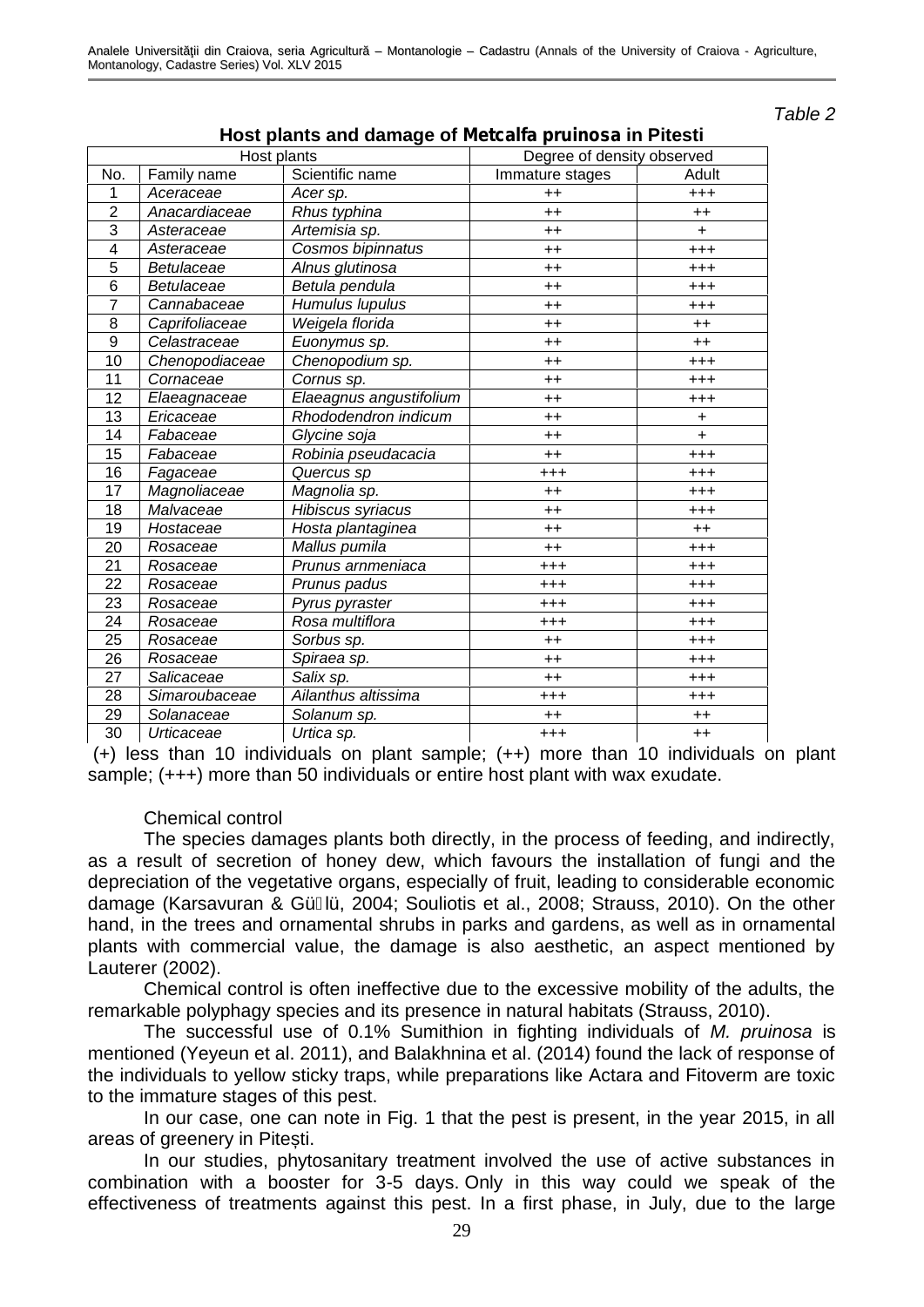number of colonies with larvae and nymphs of pest on host plants in the green areas of the city, pesticide treatments were applied that were based on the use of a single active substance (acetamiprid 20%, alphacypermethrin 100 g/l, chlorpyrifos 250 g/l). A very small efficiency of these substances on the pest could be noted (Fig. 2).

Therefore it was recommended to use a number of complex phytosanitary treatments, which consisted in the use of several active substances, namely: imidacloprid 75 g/l, deltamethrin 10 g/l, lambda cyhalothrin 50 g/l (the latter can be replaced with thiametoxam 25%). After three to five days, pirimiphos methyl 500 g/l was applied. It should be noted that sometimes the period of application of the phytosanitary treatments is difficult to observe because of unfavourable weather conditions. It appears that the highest effectiveness is that of the mixture of imidacloprid 75 g/l, deltamethrin 10 g/l, lambda cyhalothrin 50 g/l, while alphacypermethrin 100 g/l had very little impact on the pest (Fig. 2). It is important to note that treatments should be applied in combination with 0.1% Silwet to facilitate the action of the active substance.

The phytosanitary treatments are recommended when the first pest colonies are noticed on host plants.



*Figure 2. The efficacy of insecticides against Metcalfa pruinosa*

# **CONCLUSIONS**

*Metcalfa pruinosa* (Say 1830), an invasive species first mentioned in Romania in 2009, was observed in Pite ti in 2014, a city located in the central-southern part of Romania.

In the favourable climatic conditions of the summer of 2015, the species invaded the whole city, and high densities of the development stages of the pest are noted on species of host plants in the city's green spaces.

Insecticide treatments show that the most effective was the mixture of imidacloprid 75 g/l, deltamethrin 10 g/l, lambda cyhalothrin 50 g/l, followed by 3-5 days of treatment with pirimiphos methyl 500 g/l.

Although the species has not yet been observed in neighbouring localities of the city, the fact there are several ways of spreading it make the chemical control of the pest in Pite ti extremely important. It should be borne in mind that in the vicinity of the city there